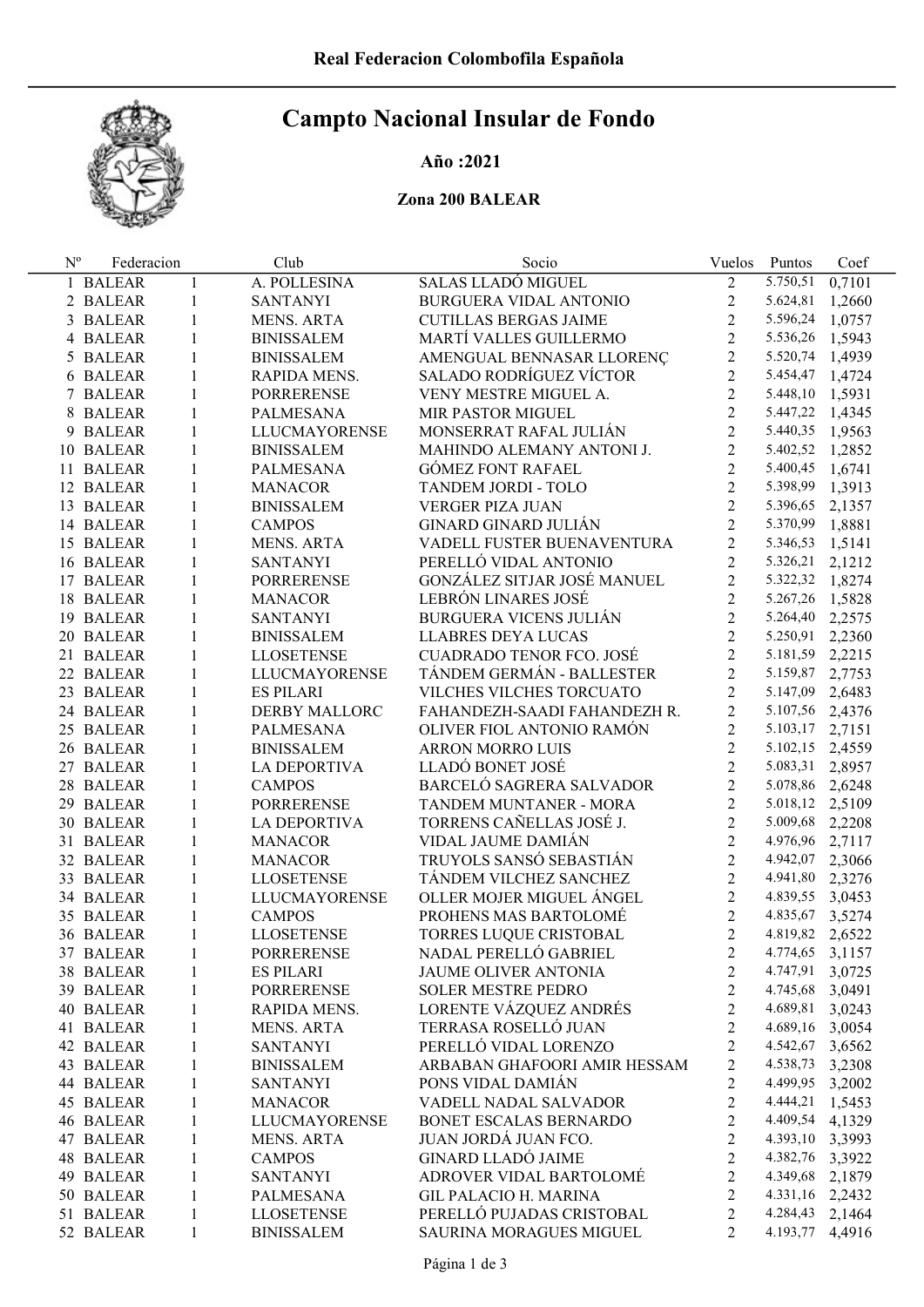# Campto Nacional Insular de Fondo

### Año :2021

## Zona 200 BALEAR

| $N^{\rm o}$ | Federacion |              | Club                 | Socio                           | Vuelos         | Puntos   | Coef   |
|-------------|------------|--------------|----------------------|---------------------------------|----------------|----------|--------|
|             | 53 BALEAR  | 1            | <b>BINISSALEM</b>    | ARBONA FORNERS ANTONIO          | $\overline{2}$ | 4.187,14 | 4,4938 |
|             | 54 BALEAR  | 1            | <b>PORRERENSE</b>    | <b>GORNALS FERRER MIGUEL A.</b> | $\sqrt{2}$     | 4.174,40 | 2,4090 |
|             | 55 BALEAR  | 1            | ES PILARI            | <b>BOSCH MIR JUAN</b>           | $\overline{2}$ | 4.108,85 | 4,3577 |
|             | 56 BALEAR  | 1            | <b>CAMPOS</b>        | SASTRE GONZÁLEZ ÁNGEL           | $\overline{2}$ | 4.096,34 | 2,5649 |
|             | 57 BALEAR  | $\mathbf{1}$ | <b>ES PILARI</b>     | <b>SASTRE SANNA PABLO</b>       | $\overline{2}$ | 4.078,67 | 2,5620 |
|             | 58 BALEAR  | $\mathbf{1}$ | <b>LLUCMAYORENSE</b> | <b>SERVER RIGO JAIME</b>        | $\overline{2}$ | 4.040,16 | 3,1327 |
|             | 59 BALEAR  | $\mathbf{1}$ | <b>MANACOR</b>       | ACEDO ORTEGA ENRIQUE            | $\overline{2}$ | 3.987,05 | 2,5718 |
|             | 60 BALEAR  | $\mathbf{1}$ | LA DEPORTIVA         | MONTSERRAT PUJOL JUAN           | $\overline{2}$ | 3.895,55 | 4,3343 |
|             | 61 BALEAR  | $\mathbf{1}$ | RAPIDA MENS.         | MOREY BARCELÓ SEBASTIÁN         | $\overline{2}$ | 3.841,22 | 2,6574 |
|             | 62 BALEAR  | $\mathbf{1}$ | PALMESANA            | RODRÍGUEZ MARTÍN JOSÉ           | $\overline{2}$ | 3.840,37 | 4,7705 |
|             | 63 BALEAR  | 1            | <b>INQUENSE</b>      | NICOLAU GAMUNDI SEBASTIA        | $\overline{2}$ | 3.755,88 | 3,3006 |
|             | 64 BALEAR  | 1            | ES PILARI            | SORELL SALVA GABRIEL            | $\overline{2}$ | 3.751,53 | 2,5714 |
|             | 65 BALEAR  | $\mathbf{1}$ | ES PILARI            | MONTILLA MORENO FRANCISCO A.    | $\overline{2}$ | 3.686,85 | 3,0656 |
|             | 66 BALEAR  | $\mathbf{1}$ | RAPIDA MENS.         | <b>SALVA FERRA PABLO</b>        | $\overline{2}$ | 3.624,08 | 0,8309 |
|             | 67 BALEAR  | $\mathbf{1}$ | <b>CAMPOS</b>        | PROHENS VICENS BARTOLOMÉ        | $\overline{2}$ | 3.593,27 | 3,6336 |
|             | 68 BALEAR  | 1            | <b>MANACOR</b>       | BLANQUER DOMENGE GUILLERMO      | $\overline{2}$ | 3.529,75 | 3,1037 |
|             | 69 BALEAR  | 1            | <b>INQUENSE</b>      | BUÑOLA QUETGLAS PEDRO A.        | $\overline{2}$ | 3.492,24 | 3,3860 |
|             | 70 BALEAR  | 1            | <b>INQUENSE</b>      | QUETGLAS GAMUNDI SEBASTIÁN      | $\overline{2}$ | 3.486,98 | 5,3166 |
|             | 71 BALEAR  | 1            | <b>BINISSALEM</b>    | BIBILONI JAUME ANTONIO          | $\overline{2}$ | 3.468,78 | 1,6299 |
|             | 72 BALEAR  | 1            | RAPIDA MENS.         | ROTGER SÁNCHEZ MARCOS           | $\overline{2}$ | 3.461,12 | 1,4845 |
|             | 73 BALEAR  | $\mathbf{1}$ | <b>LLUCMAYORENSE</b> | PROHENS SALOM ANDRÉS            | $\overline{2}$ | 3.448,01 | 1,6493 |
|             | 74 BALEAR  | $\mathbf{1}$ | <b>MANACOR</b>       | CRUELLAS ROSELLÓ JULIÁN         | $\overline{2}$ | 3.427,48 | 3,0929 |
|             | 75 BALEAR  | $\mathbf{1}$ | <b>SANTANYI</b>      | <b>BLANCH ALCINA ANTONI</b>     | $\overline{2}$ | 3.347,37 | 4,7840 |
|             | 76 BALEAR  | $\mathbf{1}$ | A. POLLESINA         | MUNTANER ORELL JOSÉ             | $\overline{2}$ | 3.346,90 | 3,8451 |
|             | 77 BALEAR  | $\mathbf{1}$ | <b>LLUCMAYORENSE</b> | JAUME SASTRE JUAN               | $\overline{2}$ | 3.267,84 | 2,4009 |
|             | 78 BALEAR  | 1            | PALMESANA            | MAYOL CLADERA ARNALDO           | $\overline{2}$ | 3.236,76 | 1,8034 |
|             | 79 BALEAR  | $\mathbf{1}$ | <b>LLOSETENSE</b>    | TÁNDEM ABRINES CAMPOS           | $\overline{2}$ | 3.098,20 | 1,9645 |
|             | 80 BALEAR  | 1            | <b>SANTANYI</b>      | <b>BURGUERA FERRER JULIAN</b>   | $\overline{2}$ | 3.077,01 | 5,5075 |
|             | 81 BALEAR  | $\mathbf{1}$ | <b>ES PILARI</b>     | RIBOT RAMIS ANTONIO             | $\overline{2}$ | 3.039,25 | 2,6545 |
|             | 82 BALEAR  | $\mathbf{1}$ | <b>LLUCMAYORENSE</b> | TÁNDEM MUNAR - LL. TOMAS        | $\overline{2}$ | 3.037,07 | 3,0782 |
|             | 83 BALEAR  | 1            | <b>INQUENSE</b>      | PAYERAS OLIVER PEDRO A.         | $\overline{2}$ | 3.018,63 | 2,7066 |
|             | 84 BALEAR  | 1            | A. POLLESINA         | LUCESCU VALENTIN                | $\overline{2}$ | 2.981,57 | 2,2410 |
|             | 85 BALEAR  | 1            | <b>LLUCMAYORENSE</b> | BARCELÓ TABERNER BARTOLOMÉ      | $\overline{2}$ | 2.918,08 | 3,2879 |
|             | 86 BALEAR  | $\mathbf{1}$ | <b>INQUENSE</b>      | QUETGLAS GAMUNDI PEDRO          | $\overline{2}$ | 2.849,61 | 2,5659 |
|             | 87 BALEAR  | 1            | <b>CAMPOS</b>        | SASTRE BARBERO LAUREANO         | $\overline{2}$ | 2.845,06 | 2,5391 |
|             | 88 BALEAR  | 1            | <b>MANACOR</b>       | SERVERA SERVERA JUAN            | $\overline{2}$ | 2.821,99 | 2,4906 |
|             | 89 BALEAR  | 1            | SANTANYI             | SERRA BONET ANTONIO             | 2              | 2.799,91 | 2,9736 |
|             | 90 BALEAR  | 1            | <b>LLOSETENSE</b>    | <b>CASTOR SASTRE BERNARDO</b>   | 2              | 2.785,80 | 2,9642 |
|             | 91 BALEAR  | 1            | <b>LLOSETENSE</b>    | <b>DANUT PRELIPCEAN</b>         | $\overline{c}$ | 2.779,37 | 2,6994 |
|             | 92 BALEAR  | 1            | <b>SANTANYI</b>      | NICOLAU NOGUERA PEDRO           | $\overline{c}$ | 2.663,89 | 3,3499 |
|             | 93 BALEAR  | 1            | <b>PALMESANA</b>     | ADRÓVER FORNES CARLOS           | $\overline{c}$ | 2.627,32 | 4,0600 |
|             | 94 BALEAR  | 1            | <b>LLOSETENSE</b>    | FLUXA MULET GUILLERMO           | $\overline{c}$ | 2.419,16 | 1,5856 |
|             | 95 BALEAR  | $\mathbf{1}$ | <b>BINISSALEM</b>    | TERRASSA COSTA MATEO            | $\overline{c}$ | 2.259,47 | 1,8422 |
|             | 96 BALEAR  | $\mathbf{1}$ | <b>PALMESANA</b>     | ADROVER LÓPEZ JUAN CARLOS       | $\overline{c}$ | 2.174,76 | 3,6858 |
|             | 97 BALEAR  | 1            | <b>BINISSALEM</b>    | GUARDIOLA MASCARÓ JOAQUÍN       | $\overline{c}$ | 1.969,72 | 2,3664 |
|             | 98 BALEAR  | $\mathbf{1}$ | SANTANYI             | MONSERRAT CLAR JUAN             | $\overline{c}$ | 1.391,13 | 3,1315 |
|             | 99 BALEAR  | $\mathbf{1}$ | <b>LA DEPORTIVA</b>  | <b>VIVES VILA TONI</b>          | $\overline{c}$ | 1.264,34 | 1,1000 |
|             | 100 BALEAR | 1            | A. POLLESINA         | NÚÑEZ TORRES JUAN DE DIOS       | $\overline{2}$ | 1.116,00 | 1,8200 |
|             | 101 BALEAR | $\mathbf{1}$ | <b>PALMESANA</b>     | FANDIÑO RODRÍGUEZ HANZEL        | 1              | 2.848,68 | 0,2041 |
|             | 102 BALEAR | $\mathbf{1}$ | RAPIDA MENS.         | VICH MARTORELL IGNACIO          | 1              | 2.718,51 | 0,5512 |
|             | 103 BALEAR | 1            | <b>CAMPOS</b>        | <b>GARCÍAS MEZQUIDA ANTONIO</b> | 1              | 2.670,94 | 1,6432 |
|             | 104 BALEAR | $\mathbf{1}$ | <b>CAMPOS</b>        | LLUCH DUBÓN SANTIAGO            | 1              | 2.591,70 | 1,7004 |
|             |            |              |                      |                                 |                |          |        |